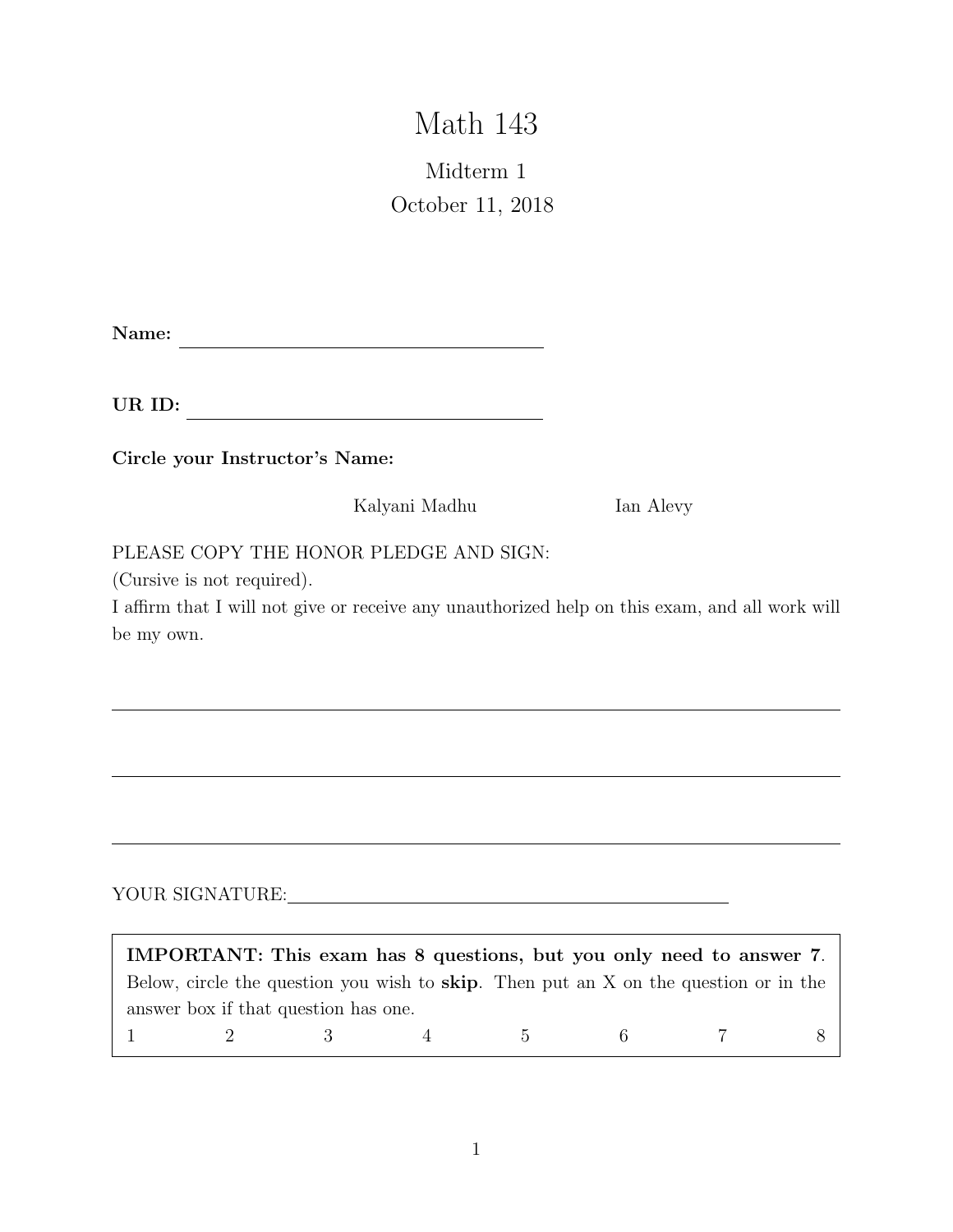Two particles move in the plane. The first moves along the curve  $C_1$  defined by the parametric equations

$$
x = t, \ y = t^2, \ -2 < t < 2
$$

and the second moves along the curve  $C_2$  defined by the parametric equations

$$
x = t - 2, \ y = t, \ -2 < t < 2
$$

(a) Plot both curves. Label them  $C_1$  and  $C_2$ . For both curves label the initial and terminal points, and provide arrows to show in which direction the curve is being sketched.



(b) Do the particles collide? At what time or times? Justify your answer.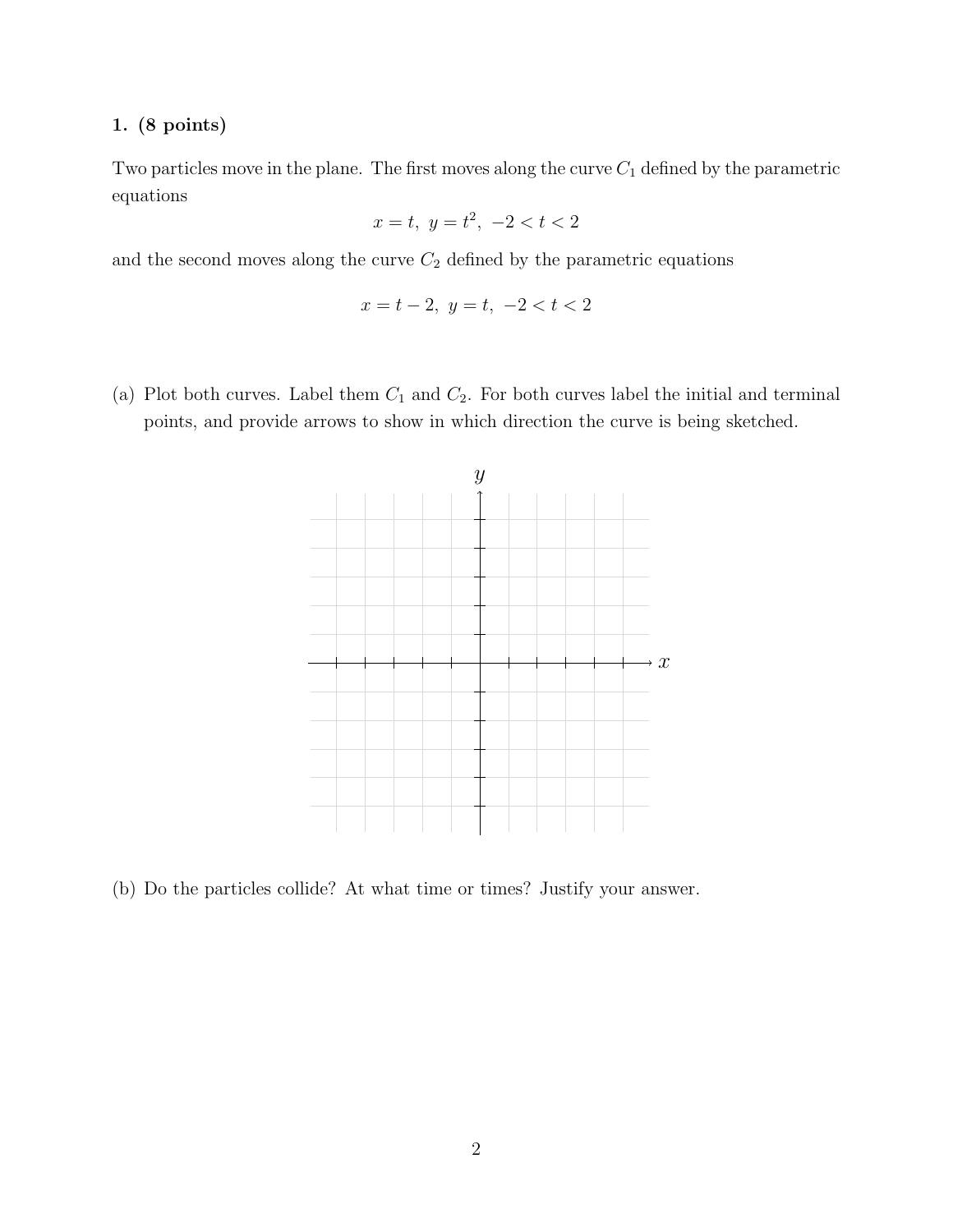2. (8 points) Sketch the region of the plane whose polar coordinates satisfy the given conditions

(a)  $2 \le r \le 3$  and  $0 \le \theta \le \frac{\pi}{2}$ 



(b)  $-2 < r < -1$  and  $0 \le \theta \le \frac{3\pi}{4}$ 

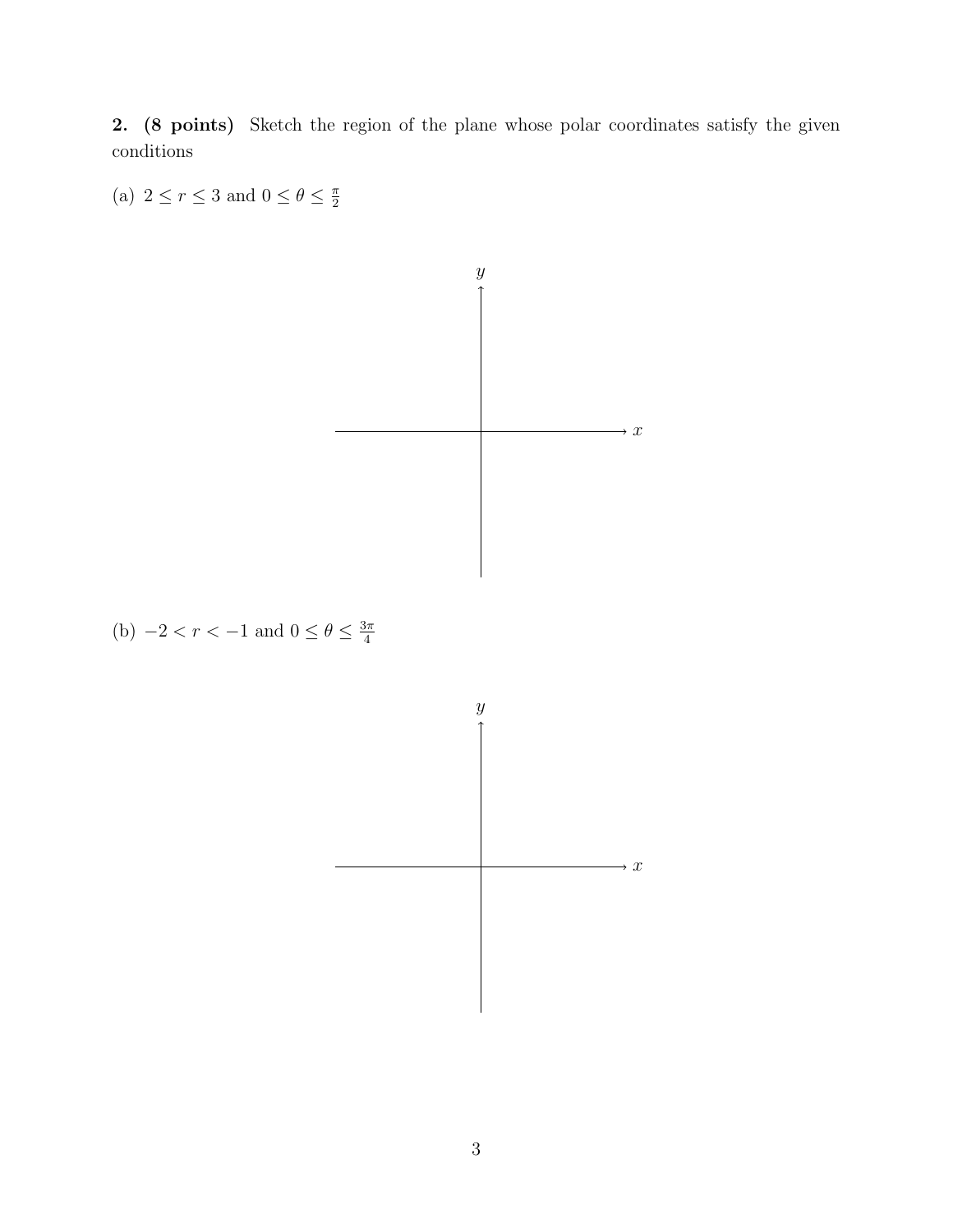Match the graphs of functions sketched in the  $r\theta$  plane to their polar plots in the *xy*-plane.



Answers:

|--|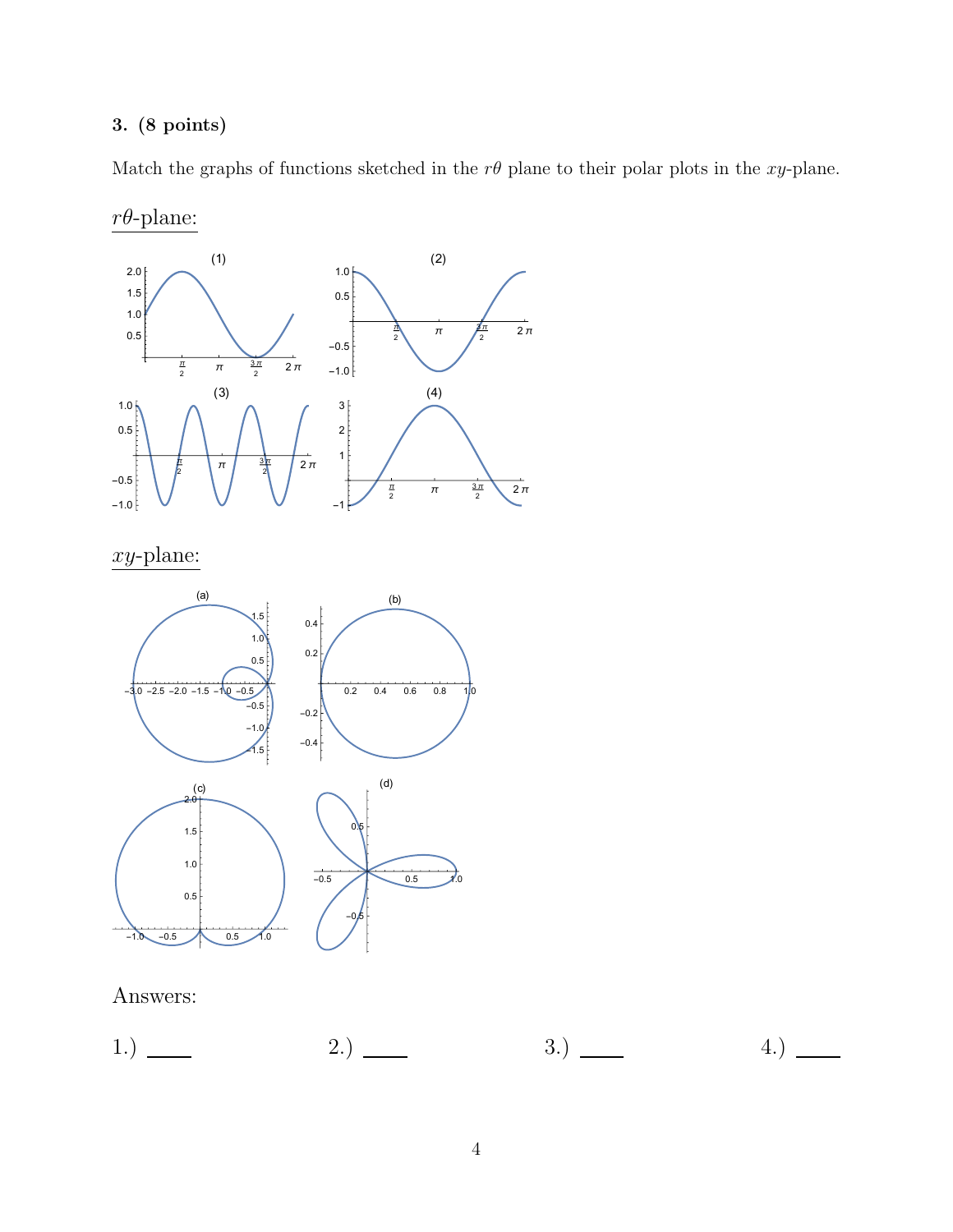(a) Set up, but do not evaluate, an integral that gives the area of the region that lies inside the polar curve  $r = 2 \sin \theta$  and outside the polar curve  $r=1$ .

Answer:

(b) Find the slope of the tangent line to the polar curve  $r = 2 \sin \theta$  when  $\theta = \pi/6.$ 

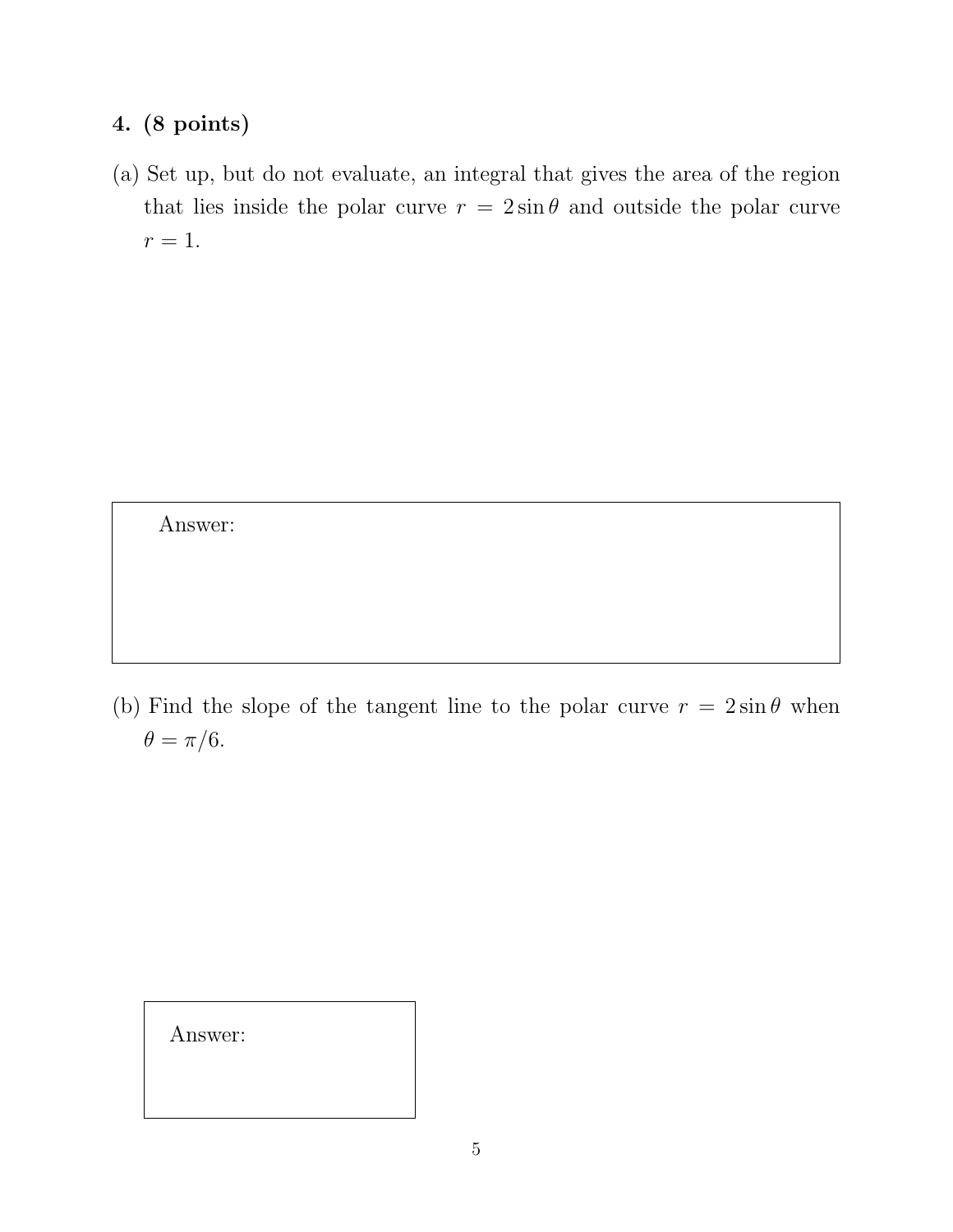5. (8 points) (This question has 4 parts and is on two pages.) Determine whether each sequence converges or diverges. If it converges, find its limit. Justify your answers.

(a) 
$$
\left\{ \frac{\sin(4n+5) + 7n}{5n} \right\}_{n=1}^{\infty}
$$



Answer:

*n*=1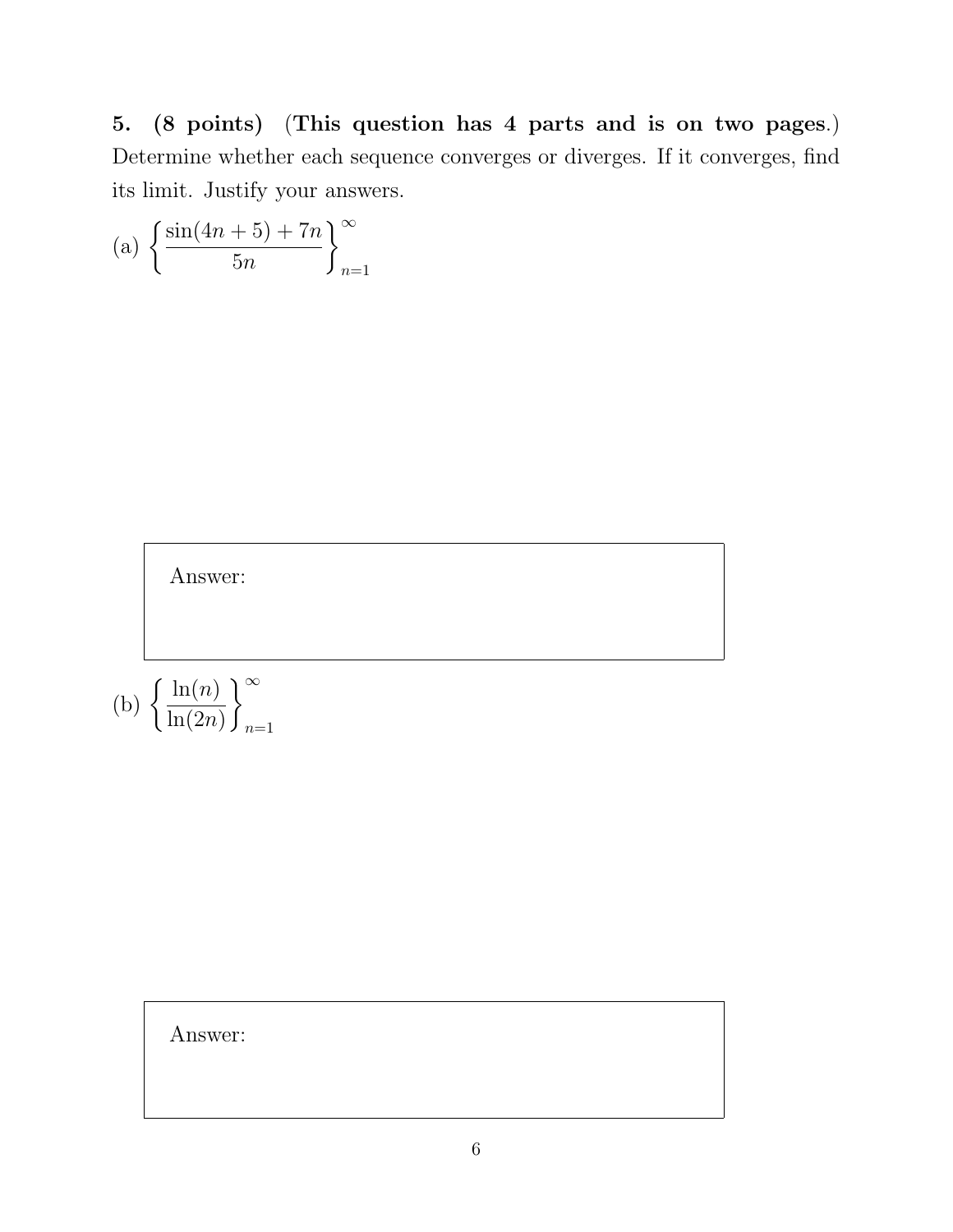Question (5), second page

(c) 
$$
\left\{\frac{\arctan(n)}{n}\right\}_{n=1}^{\infty}
$$

Answer:

(d)  $\{\sin(\pi n)\}_{n=1}^{\infty}$ 

Answer: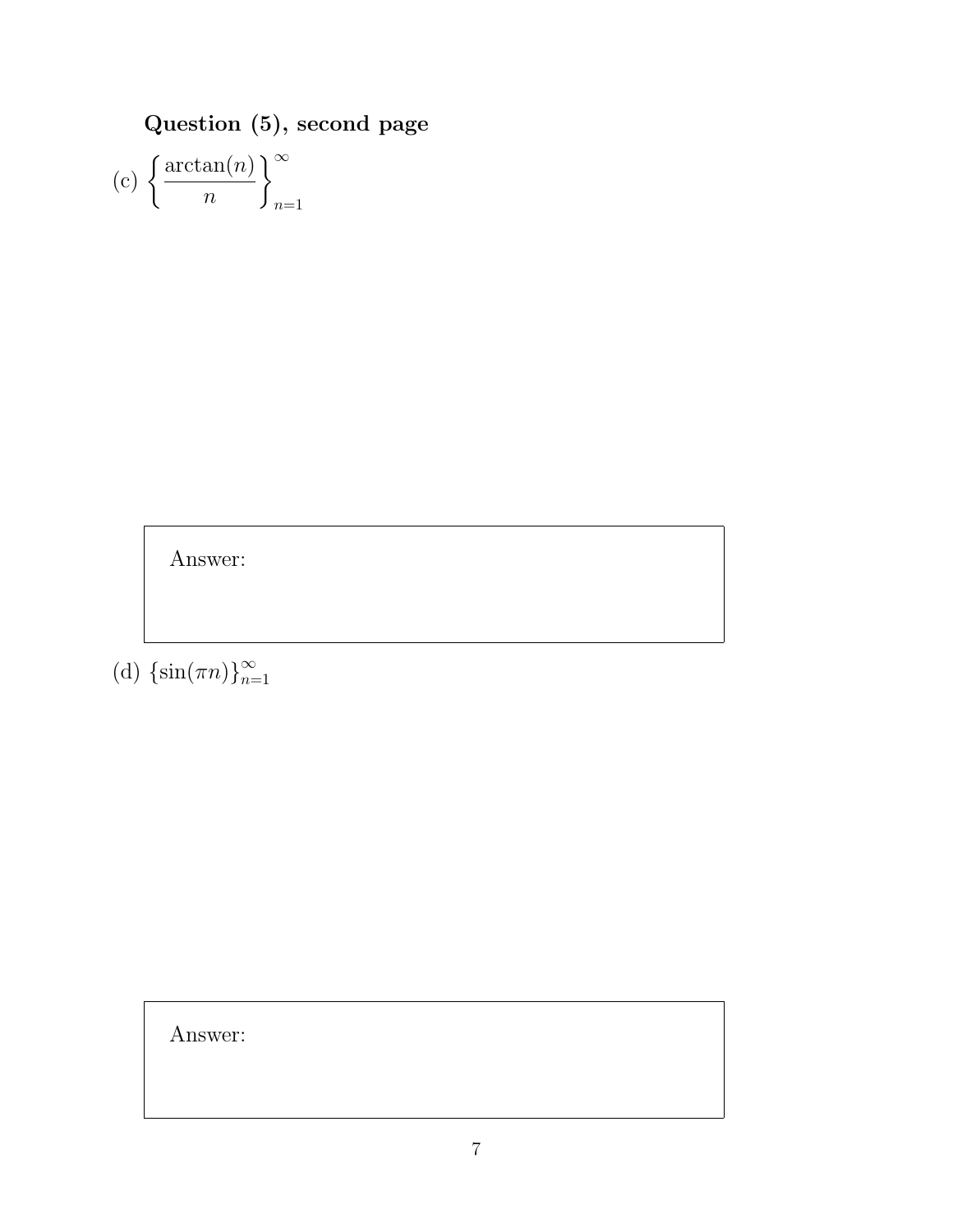## 6. (8 points) (This question has two parts and is on two pages.)

(a) A sequence  $\{a_n\}$  is defined recursively by the conditions

 $a_1 = 1$   $a_2 = 1$   $a_3 = 2$   $a_n = 2a_{n-1} + a_{n-3}$  for  $n \ge 4$ .

Find the terms  $\{a_3, a_4, a_5, a_6, a_7\}$  in the sequence.

Answer: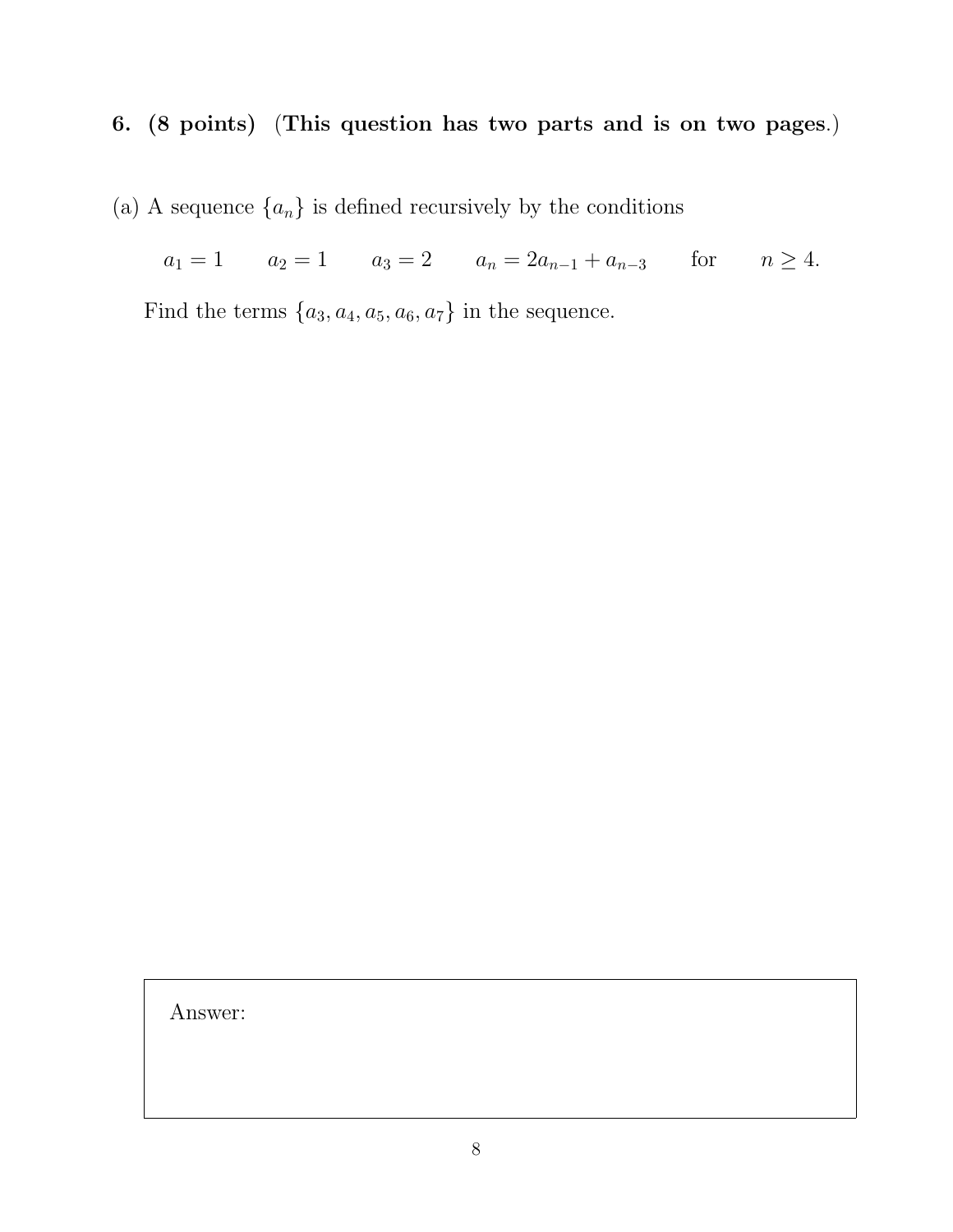## (Question (6), second page)

(b) Is the sequence

$$
a_n = \frac{n}{2^n}
$$

monotonic for  $n \geq 2$ ? If it is, is it increasing or decreasing? Justify your answer.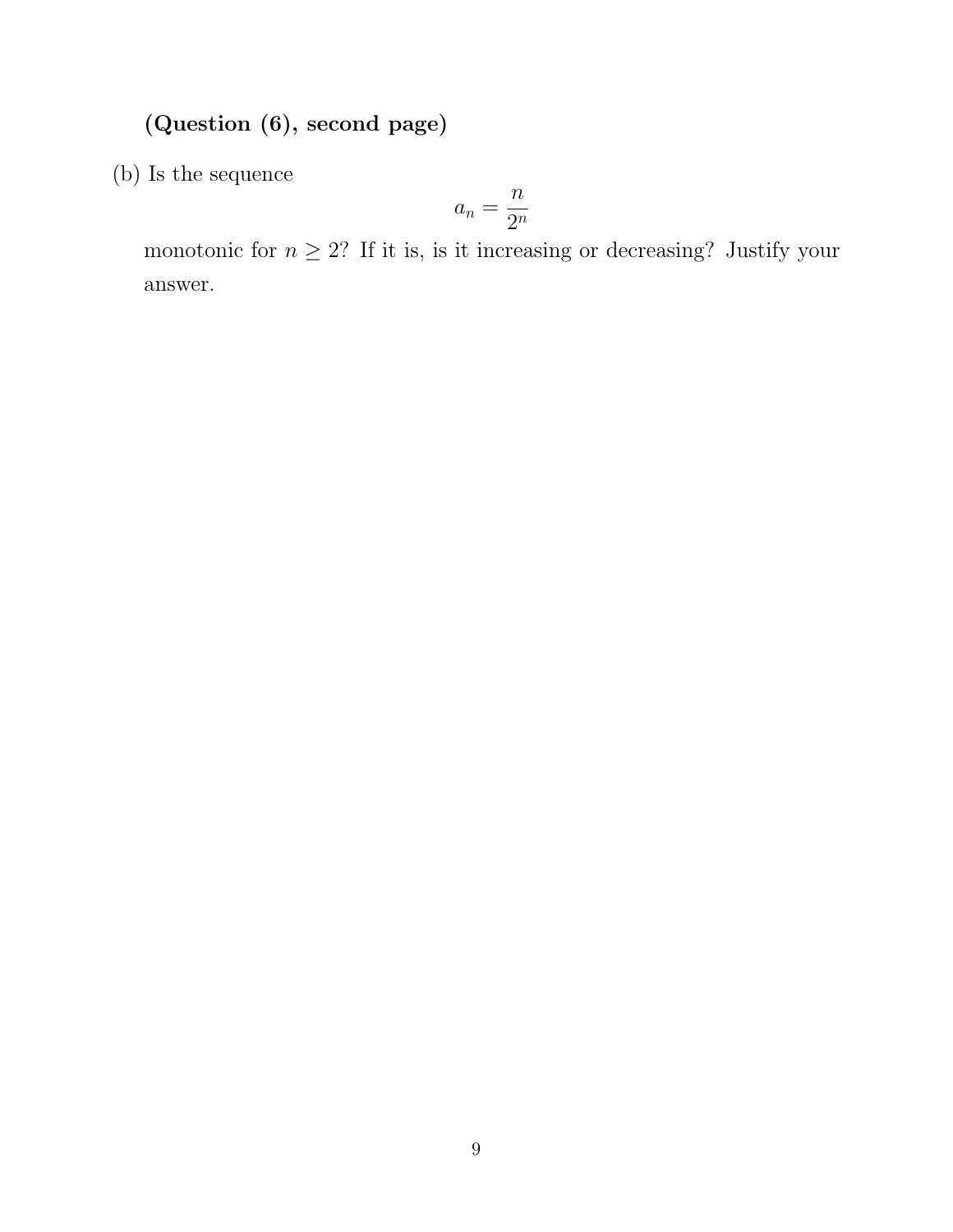(a) Suppose an infinite series  $\sum_{n=1}^{\infty}$ *n*=1 *a<sup>n</sup>* satisfies lim  $n\rightarrow\infty$  $S_n = 2$ , where  $S_n = a_1 + a_2 + a_3 + \cdots + a_n = \sum$ *n i*=1 *ai.*

i.) Find  $\lim_{n\to\infty} a_n$ , or state that there is not enough information.

ii.) Find the value of the sum  $\sum_{n=1}^{\infty} a_n$ , or state that there is not enough information.

- (b) Suppose a sequence  $\{a_n\}_{n=1}^{\infty}$  satisfies  $\lim_{n\to\infty} a_n = 1$ 
	- i.) Does  $\{a_n\}_{n=1}^{\infty}$  converge?

ii.) Does  $\sum a_n$  converge?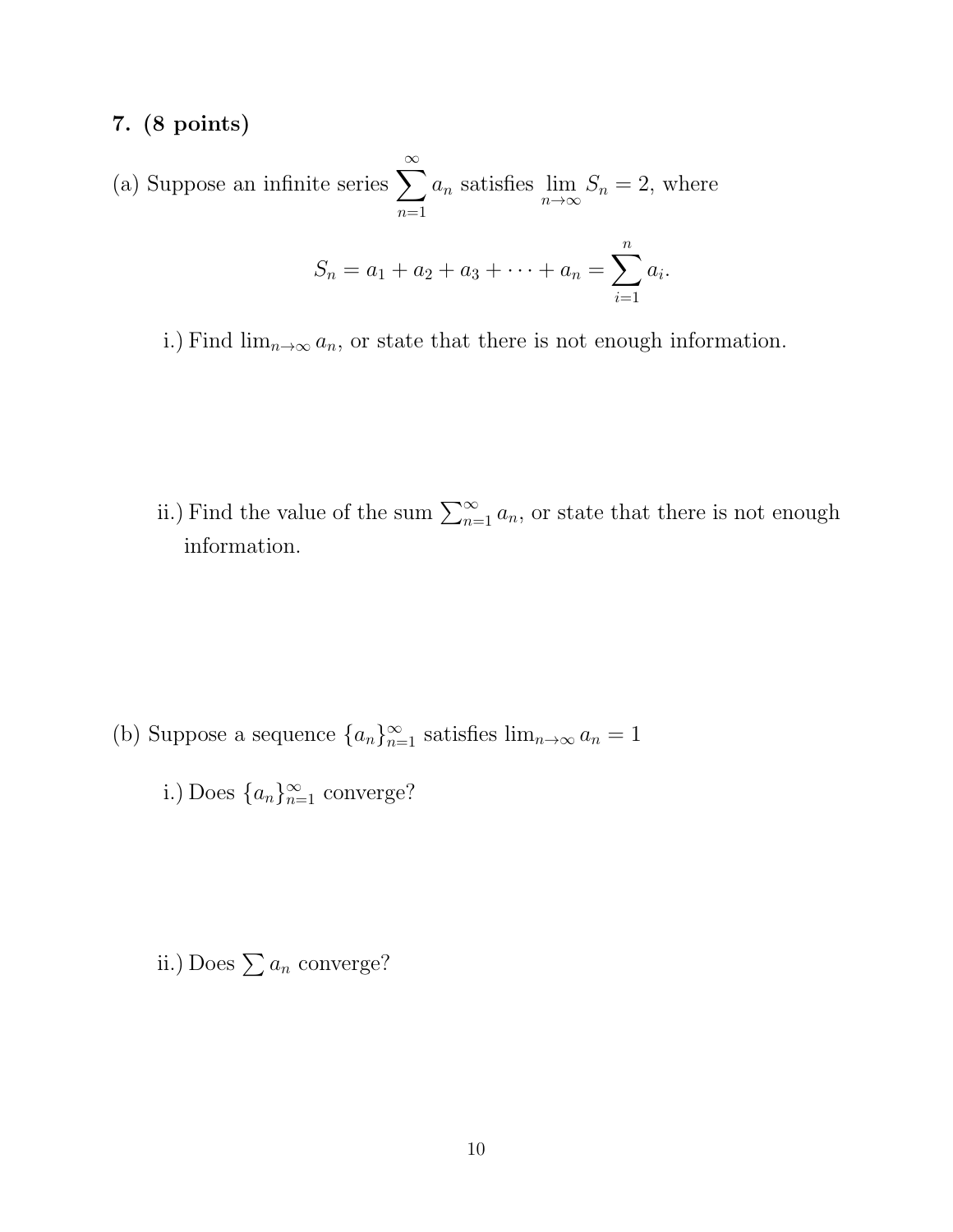8. (8 points) Determine whether or not the following series converge or diverge. If the series converges, provide its sum. Show your work.

(a) 
$$
\sum_{n=1}^{\infty} \frac{2^{n-1}}{5^{n+1}}
$$

Answer:

(b) 
$$
\sum_{n=0}^{\infty} (e^n - e^{n+1})
$$